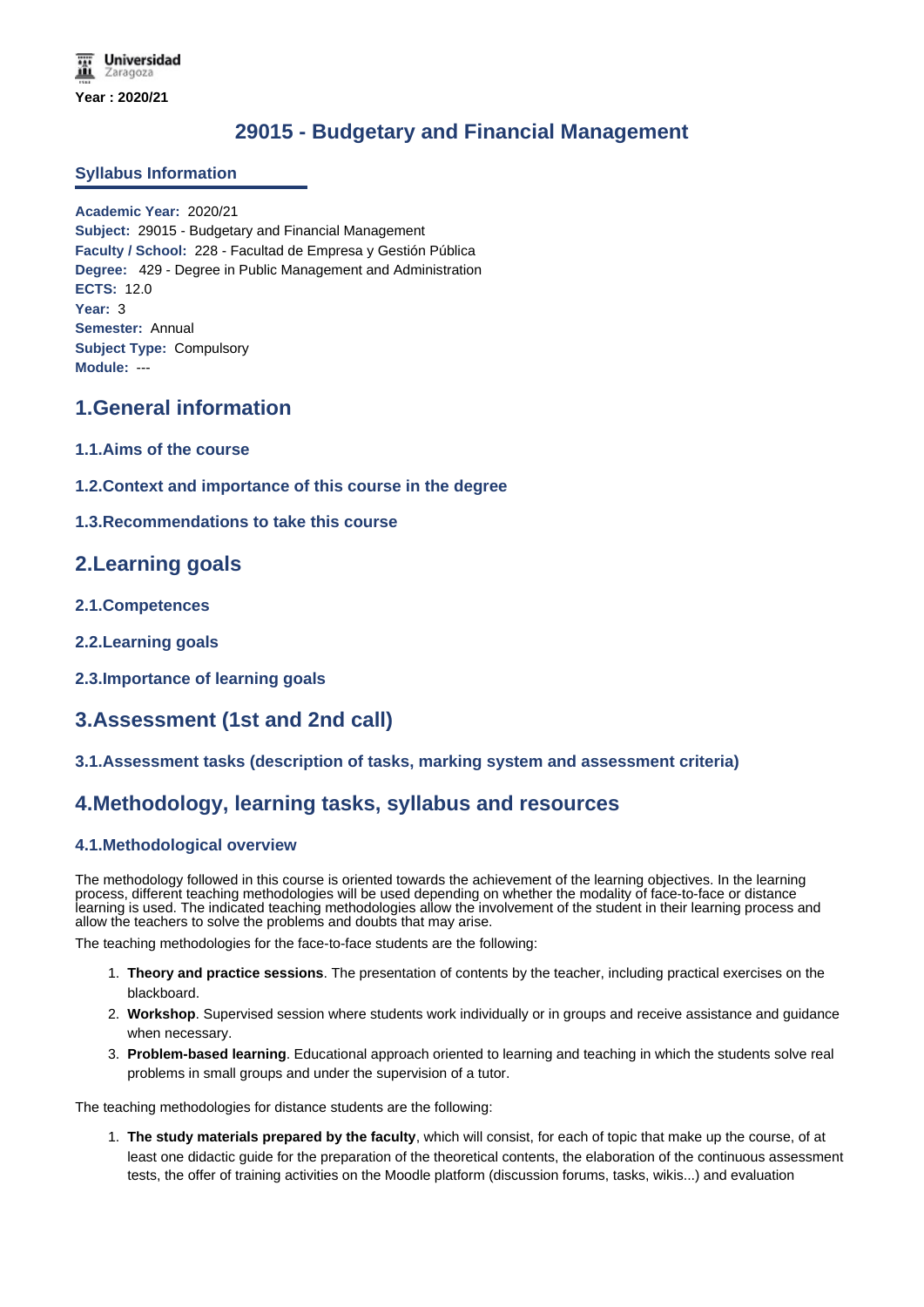systems.

- 2. **Workshop**. Supervised session where students work individually or in groups and receive assistance and guidance when necessary.
- 3. **Problem-based learning**. Educational approach oriented to learning and teaching in which the students solve real problems in small groups and under the supervision of a tutor.

### **4.2.Learning tasks**

This course is organized as follows:

### **A. Training activities for the face-to-face students:**

**Teaching sessions**. This part consists on the 40% of the workload of this course. It includes the interaction of students with teaching teams through:

- **Lectures. The teacher or external experts explain the contents to the students. Practice sessions. Practical** exercises, problems and cases solved by the students. Assignments.
- Face-to-face tutorials, in which specific orientations will be offered on the different topics, additional contents for a deeper study of the course, tips for a better approach to the course and assessment tasks.

**Autonomous work.** This part consists on the 60% of the workload of this course. It includes: The individual study of the topics proposed by the teaching staff.

- The preparation of team and individual assignments.
- **Preparation of activities to present or hand in in the practice sessions or assessment sessions.**
- Autonomous work on the practical activities proposed by the teacher in the continuous assessment.
- Assessment tasks and exams.

### **B. Training activities for distance students:**

**Distance learning activities**. This part consists on the 20% of the workload of this course. It includes the interaction of students with teaching teams through:

- Working sessions with Zoom and Google Meet Videoconferencing platforms that allow classes, lectures and expository techniques to be carried out through the internet. In addition, it allows all the participants to share the desktop, so they can see the screen e.g. presentations, software, etc.
- Face-to-face/online tutorials, in which specific orientations will be offered on the different topics, additional contents for a deeper study of the course, tips for a better approach to the course and assessment tasks.
- Virtual work in networks or activities on the Moodle platform. Collaborative work that starts from a virtual space (Teaching Digital Ring, specifically Moodle platform), designed by the teacher and of restricted access, in which documents can be shared to work on them simultaneously and new ones can be added. It also contains the classes and lectures, both theoretical and virtual practical activities. It also allows the student to communicate in a synchronous and asynchronous manner, and participate in all the discussions.

**Autonomous work training activities**. This part consists on the 80% of the workload of this course. It includes: The individual study of the topics proposed by the teaching staff.

- The preparation of team and individual assignments.
- **Preparation of activities to present or hand in in the practice sessions or assessment sessions.**
- Autonomous work on the practical activities proposed by the teacher in the continuous assessment.
- Assessment tasks and exams.

#### **4.3.Syllabus**

This course will address the following topics:

#### **SECTION 1: PUBLIC BUDGET**

- Topic 1. Public Budgeting.
- Topic 2. State Public Budget in Spain.
- Topic 3. Budget allocations and their modifications.
- Topic 4. Budgeting expenditures and incomes.
- Topic 5. Specific expenditures with determined funding.
- Topic 6. Financial control in Public Sector.
- Topic 7. Budgeting information in Annual Accounts.
- Topic 8. Budgeting Techniques.
- Topic 9. Cost Accountancy and services charter in Public Administration.